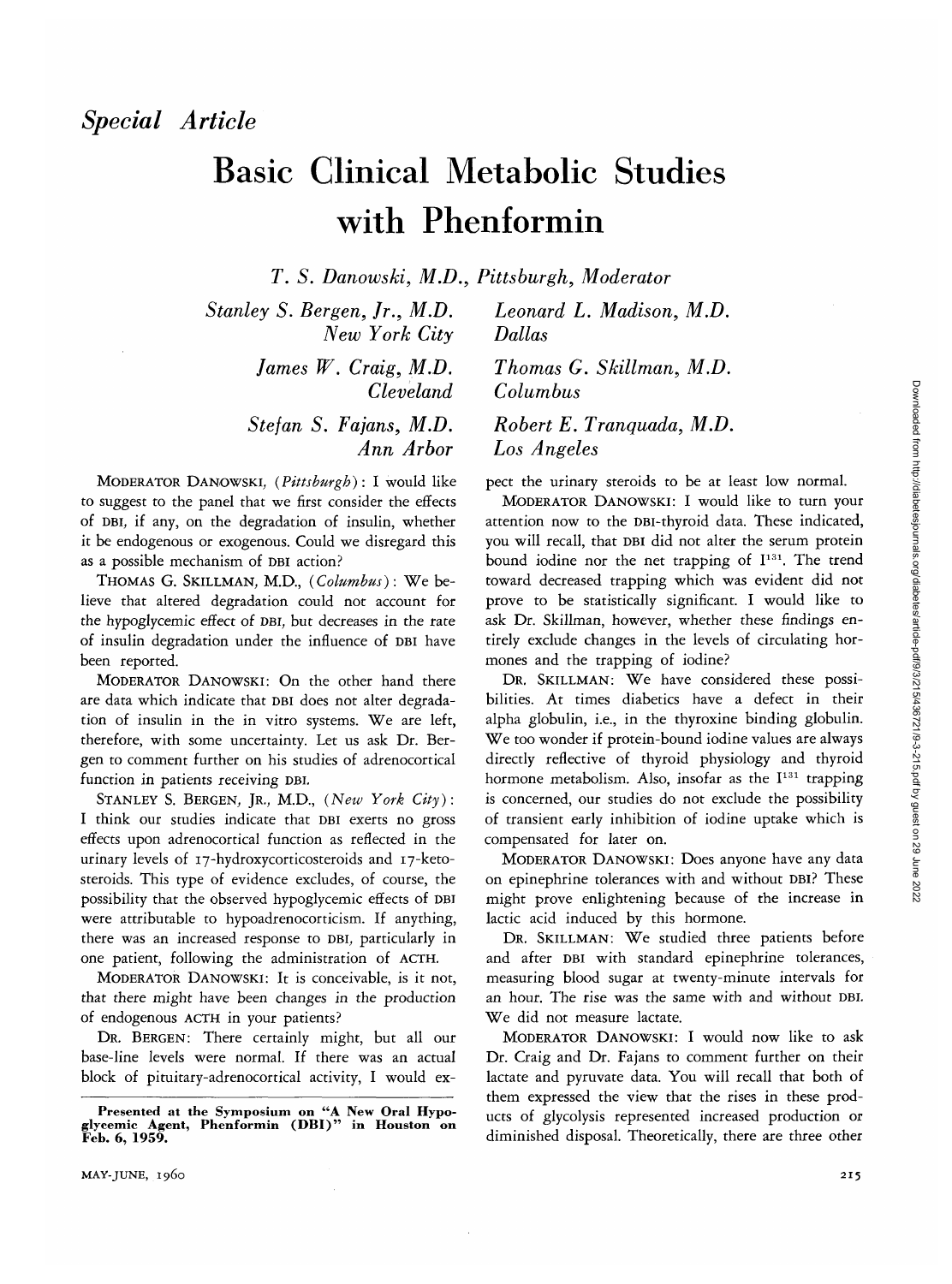possible explanations for the observed increases in the levels of lactate and pyruvate: Both increased production and diminished disposal could occur; production and disposal could both be decreased with the latter predominant; and finally, both increased production and increased disposal could be present with the former predominant. Thus in one of Dr. Craig's studies there was suggestion that both the production and the disposal of lactic acid were increased by DBi.

JAMES W. CRAIG, M.D., *{Cleveland):* We have a problem in how to express the rate of disappearance of lactate. One can speak of the fractional rate of disappearance in terms of increase above the fasting level, or one can speak of the rate of disappearance in terms of the total elevation of lactate.

If one does it in terms of the increase above the fasting level, the fractional rates of disappearance after sodium lactate was administered were similar with and without DBI, although the total rise was somewhat greater under the influence of DBI. If one takes into account the higher absolute level, then this is a relatively slower rate of disappearance of lactate.

STEFAN S. FAJANS, M.D., *(Ann Arbor):* As far as the question of increased production versus decreased removal, or any number of combinations of these two factors, one can only speak of the algebraic sum or the net effect in the studies that we have done. We found that there was a decreased disappearance of pyruvate and of lactate from blood. I think when we say decreased disappearance, this takes into consideration the possibilities you have mentioned.

MODERATOR DANOWSKI: Dr. Craig, do you think that lactate production is increased?

DR. CRAIG: I do not think from our data that we are able to make a decision on that particular point. I think there is an alteration in equilibrium, and it is increased in that sense.

ROBERT E. TRANQUADA, M.D., *(Los Angeles)*: I would like to add that our data suggest that there is both increased production of lactate peripheral to the liver and increased uptake in the liver.

MODERATOR DANOWSKI: Where is the lactate being produced?

DR. TRANQUADA: We did not measure venous levels, but we presume the lactate is produced by the peripheral tissues and that increased uptake by the liver prevents arterial levels from rising.

DR. CRAIG: With repeated administration of the drug in larger doses, we do find elevations of lactate levels in arterial blood.

MODERATOR DANOWSKI: Let us now turn to the

subject of gluconeogenesis. Dr. Madison, how about the extrahepatic production of glucose?

LEONARD L. MADISON, M.D., *(Dallas):* The only significant source of extrahepatic glucose is, as far as I know, the kidney and gluconeogenesis in that organ only occurs under unusual circumstances.

MODERATOR DANOWSKI: Here is one question that I am sure one of you can answer: Does DBI potentiate exogenous insulin?

DR. FA JANS: If this were true, one should find a change in insulin sensitivity and in glucose tolerance. We could not find any such changes, and we therefore feel that DBI does not potentiate the activity of insulin.

DR. MADISON: We have some evidence of a preliminary nature which shows that when we infuse exogenous insulin at a very slow rate, we observe no change in arteriovenous glucose difference. When insulin is given at the same rate with DBI there is apparently a widening of the glucose arteriovenous difference that may indicate potentiation of insulin action.

DR. FA JANS: I do not believe that just because insulin was necessary for the effect of DBI to be manifested, that insulin activity was potentiated. One has to differentiate between the permissive action of a hormone and actual participation of a hormone.

DR. BERGEN: We had a forty-six-year-old patient who had been subjected to a pancreatectomy one year earlier. He was on a high caloric intake, and forty units of long-acting and twenty units of short-acting insulin a day. On this regimen he was spilling 30 to 40 gm. of glucose in twenty-four hours. When we began to add DBI, we got to a point where we were administering over 300 mg. of DBI and had reduced the insulin dosage to ten units. The twenty-four-hour urine then contained 9.7 gm. of glucose. The patient developed anorexia on this dosage and his caloric intake could no longer be maintained.

This indicates that DBI was able to replace a certain amount of insulin, and decrease the carbohydrate wastage in urine. Whether this is potentiation or just straightforward replacement of a certain number of units of insulin, we are unable to say.

MODERATOR DANOWSKI: I would not believe this observation answers the fundamental question. The findings are compatible with an action which is similar to that of insulin or compatible with potentiation. Therefore, it is still moot.

DR. TRANQUADA: We had a similar experience with a twenty-year-old male who required seventy-five units of NPH and twenty-five units of Regular Insulin. On this regimen the spillage of glucose was 10 to 30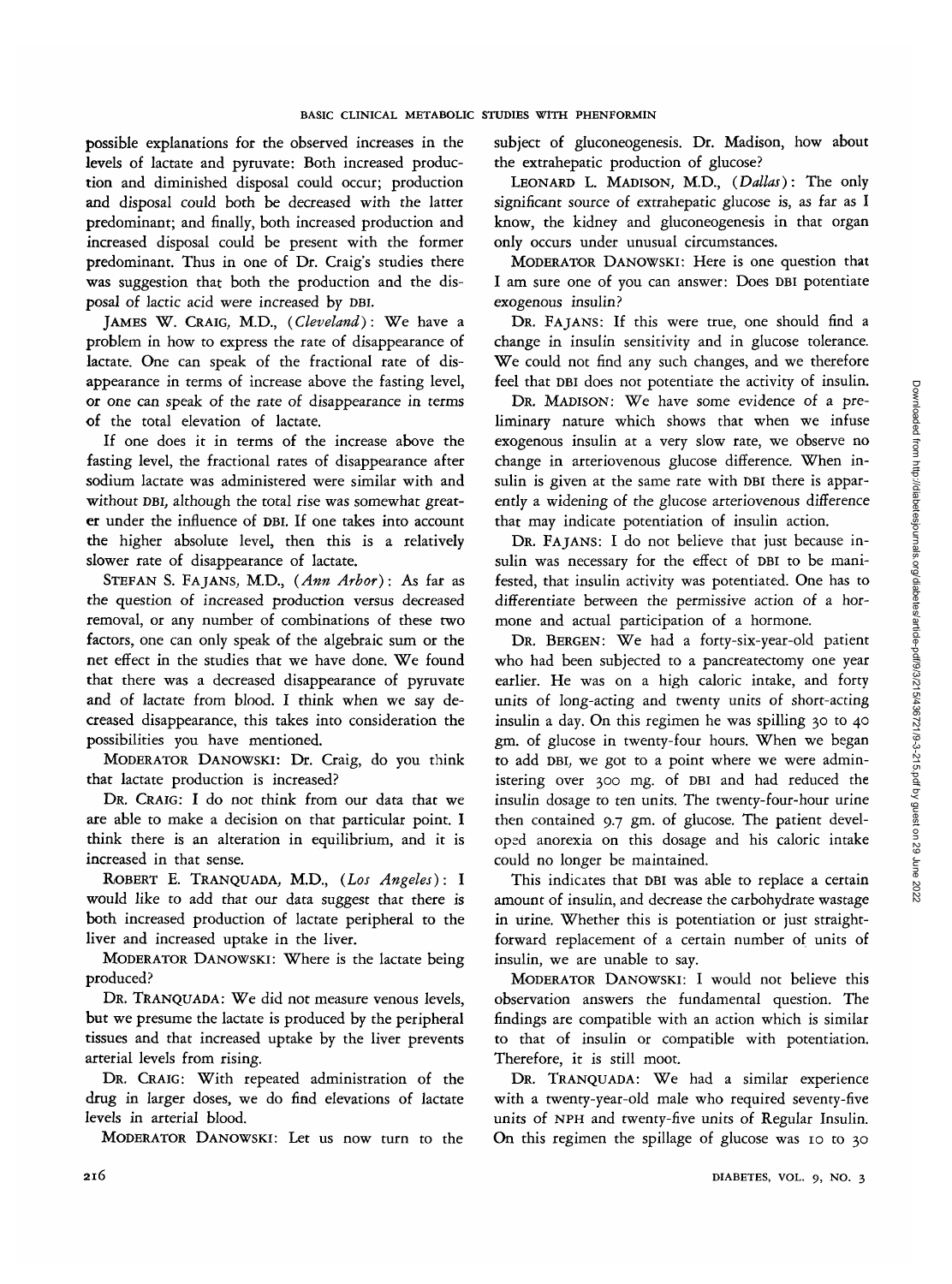gm. per day. We began treating him with DBI and within a two-week period had increased the DBI to 300 mg. a day and decreased his insulin to 25 U. per day. At this stage his urine was sugar-free for four consecutive days, and the blood sugar level was around 80 mg. per 100 ml.

On the day we stopped his insulin he went into severe acidosis with elevation of the blood sugar level to over 300 mg. per 100 ml. He had to be given insulin to get him out of that acidotic episode.

MODERATOR DANOWSKI: Someone asked about the concentration of DBI in the gastric juices of patients.

MAX MILLER, M.D., *(Cleveland)*: When labeled DBI was administered in large amounts, the label appeared in the gastric juice. These were studies in animals.

MODERATOR DANOWSKI: What was the label?

DR. MILLER: Carbon 14.

MODERATOR DANOWSKI: Unfortunately, labels have a life of their own. If you label with iodide, the localization of the label does not necessarily indicate what happened to the compound. It indicates what happens to the iodide.

Is there any localization of DBI in the rest of the intestinal tract? Does anyone know?

ARNE WICK, PH.D., *(San Diego):* I would say that most of it is in the gastric juice. While I am on my feet, may I make a statement on this question of lactate. I would like to put in a plea for caution in the interpretation of lactate studies. I think Dr. Miller will bear me out. Lactate is one of the most difficult things to study, although one can measure it easily in the blood. The reason it is difficult to study is that it is immediately converted to  $CO<sub>2</sub>$  after injection.

I would also like to speak on the point of tissue sources of glucose. No one has demonstrated that glucose will diffuse out of muscle cells. As a matter of fact, no one has demonstrated free sugar inside the cell under normal conditions. Now, if a diaphragm is exposed to sugar at 2,000 mg. per cent, which I think is worthless, you can demonstrate free sugar. You can also produce free sugar in the kidney only under hyperglycemic conditions. We did that several years ago.

MODERATOR DANOWSKI: The point that you make about lactate is a good one, and yet I was impressed by the narrow range of responses that Dr. Craig and Dr. Fajans observed in their patients, suggesting that perhaps even though the limitation you cite is present, that it is of equal degree with and without DBI.

Here is another question from a member of the audience: Does DBI increase ketone formation in the total diabetic not given insulin?

DR. TRANQUADA: The patient I was referring to spilled increasing amounts of ketones in the urine only when we discontinued insulin not because we gave DBI.

DR. SKILLMAN: Our studies in rabbits suggest that ketosis is not produced by DBI.

MODERATOR DANOWSKI: IS the panel now ready to express itself on the mechanism or mechanisms of action of DBI? Is the hypoglycemic effect related to a decreased output of glucose by the liver?

DR. TRANQUADA: No, I don't think we can draw that conclusion from what we have seen thus far and I think that is as far as we can go.

DR. MADISON: I can only say again what I said before, it doesn't seem to be working on the periphery in the muscle. It may work on fat which we didn't study and it may work on the liver. From Dr. Tranquada's data, it doesn't appear to work on the liver.

DR. MADISON: I would like to speak further on the subject of lactate. When man is in the postabsorptive state, most of the glucose that is utilized by the muscles is utilized through anaerobic metabolism. If I am correct, 60 to 70 per cent of the glucose thus utilized ends in lactate production. There is nothing inherently wrong with that. Such a process can produce energy if the lactate is then metabolized. I believe this is exactly what does happen. Since the lactate is not lost in the urine, it must be metabolized somewhere. There are two ways in which glucose can be used by the diaphragm. Under the influence of insulin, it may go to glycogen. DBI does not appear to stimulate this pathway. On the other hand, when glucose is present at higher levels, this amount utilized is increased and lactic acid is formed. It may be that DBI facilitates this pathway.

MODERATOR DANOWSKI: Perhaps the reason why the importance of anaerobic glycolysis tends to be minimized is that from the point of view of energy production the Krebs cycle is much more effective. Yet as Dr. Madison points out, anaerobic glycolysis is an effective way of producing compounds which can then be utilized in what may well ultimately be energyproducing reactions.

DR. TRANQUADA: But if this is the fact, one would have to utilize more glucose through the glycolytic cycle and the glucose has to come from somewhere, probably the liver, and the two theories, decrease of glucose output and increase in anaerobic glycolysis, are not compatible.

MODERATOR DANOWSKI: YOU are saying that anaerobic glycolysis is a relatively inefficient mechanism compared to the Krebs cycle in terms of energy production and therefore would require larger amounts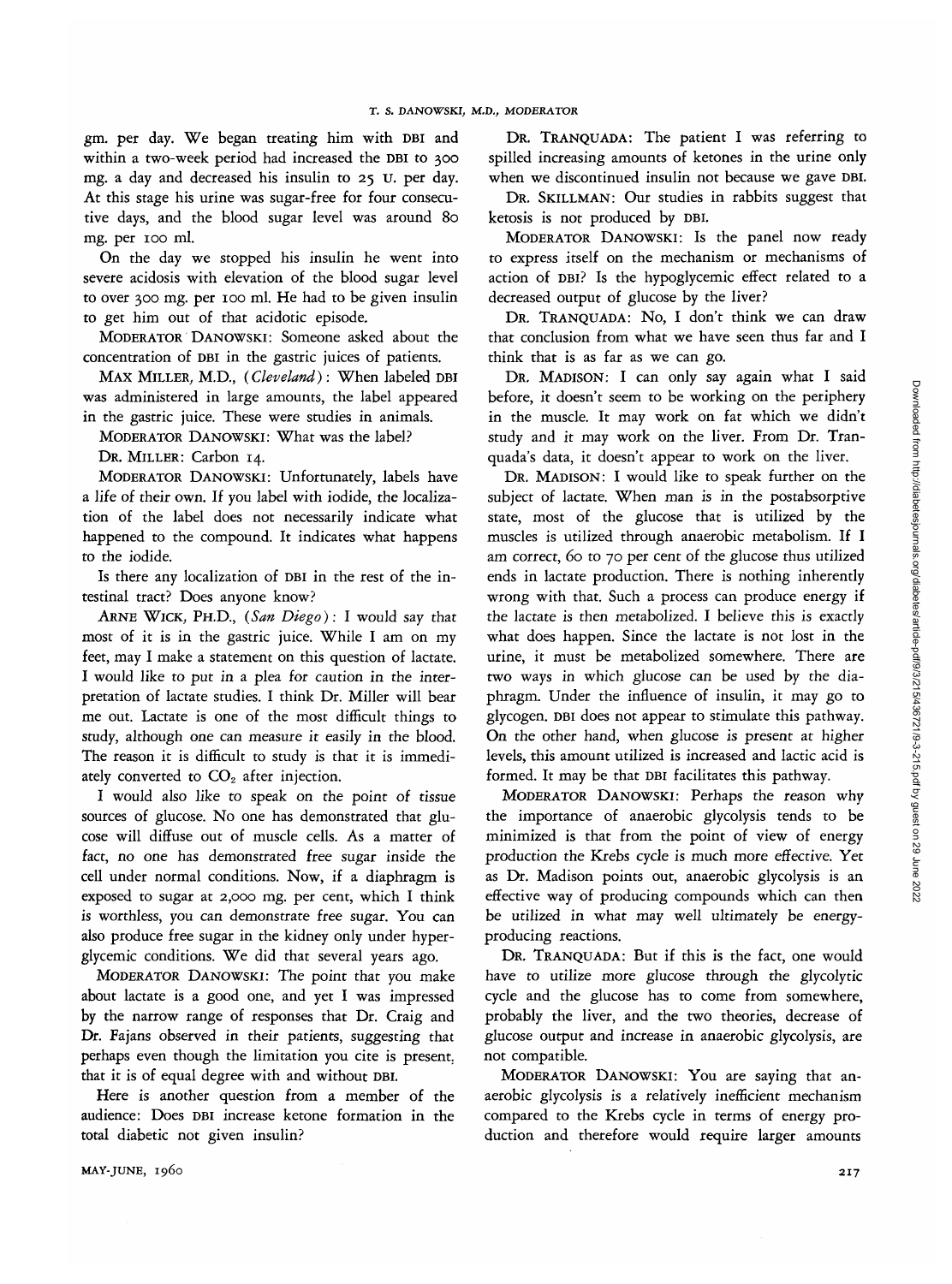of glucose. What then would be the source of this glucose?

DR. MILLER: It could be glucose that would otherwise be lost in urine.

DR. FA JANS: In one of our patients on DBI the urinary glucose was reduced from 160 gm. down to 30 gm.

MODERATOR DANOWSKI: Logically, we should now proceed to a discussion of possible effects of DBI on the Krebs cycle.

DR. CRAIG: We have studied citric acid, measuring the blood concentrations and the twenty-four-hour urinary excretion. We have not been able to demonstrate increases in citric acid excretion or citric acid levels, although I think there are animal studies in which increases have been observed.

MODERATOR DANOWSKI: Dr. Ungar, you have done some work in animals on this point.

GEORGES UNGAR, M.D., Sc.D., *(New York City)*: DBI does have a striking effect on the Krebs cycle when given in large dosages to animals. The detailed changes were discussed, as you know, this morning.

MODERATOR DANOWSKI: Are any of you troubled by the fact that an increase in anaerobic glycolysis might be undesirable?

DR. TRANQUADA: It might be discussed on slightly different terms. It is conceivable that the operations of the Krebs cycle are reduced in the muscle and not in the liver. I don't know whether this is a valid consideration, but it is a possibility that has to be considered.

QUESTION FROM THE AUDIENCE: Dr. Fajans cited a patient in whom the urinary glucose fell and the blood sugar fell following DBI but the ketone levels rose. Isn't that an indication that the DBI was stimulating another pathway of metabolism leading to ketone production?

DR. FAJANS: I don't think we can say that there was any evidence of increased ketone production produced by DBI. I agree with Dr. Skillman's previous statement that the ketosis resulted from withdrawal of insulin.

A MEMBER OF THE AUDIENCE: I'd like to comment on this point. If the diet is low in calories and carbohydrate, the patient will show ketonuria. If the diet is increased, the ketonuria disappears. This is considered to be a starvation effect and not a product of DBI itself.

QUESTION FROM THE AUDIENCE: Doesn't it suggest that a patient on DBI needs more carbohydrate than a patient on insulin only?

MODERATOR DANOWSKI: This takes us back to Dr. Tranquada's idea and is a very large question. I think that diabetics are going to get more carbohydrate in the future, because they are getting too much fat at present; but there is no evidence that DBI increases the requirement for carbohydrate.

QUESTION FROM THE AUDIENCE: The usual ketone level is a little over 1 mg. per cent in the blood of the nondiabetic. In diabetic patients regarded as being in good control on insulin, the ketone level is two or three times higher, i.e., between 2 and 3 mg. per cent.

In patients treated with DBI, the blood ketone level rises three- or fourfold above the basal values.

Do we have any clues why DBI does not work in nondiabetic subjects with endogenous insulin?

MODERATOR DANOWSKI: An excellent question. I'd say it is because you cannot improve upon success.

DR. SKILLMAN: I do not have an answer, but I can add another question. We have not seen hypoglycemia develop with DBI as it does with the sulfonylureas and one might wonder about a built-in glucostat whereby DBI might be more effective at higher concentrations of blood sugar and less effective at lower concentrations.

MODERATOR DANOWSKI: HOW large have the doses of DBI been in the studies in nondiabetic humans?

DR. SKILLMAN: We have given up to 400 mg. and obtained slight decreases in blood sugar.

DR. FAJANS: We gave up to 400 mg., too, and as you saw observed a slight decrease. This is a minimal change which is not statistically significant. Dr. Madison made a very significant observation, if I understood him correctly; diabetic patients with fasting blood sugar in the normal range did have a hypoglycemic response and the normals did not. Did I understand you correctly?

DR. MADISON: Yes, we encountered such a patient. We didn't see a diabetic or nondiabetic on DBI go below 70 mg. per cent.

DR. MILLER: I am led to believe that no one has seen hypoglycemia.

MODERATOR DANOWSKI: Dr. Ungar, I hope that you will comment upon hypoglycemia following large dosages of DBI given to animals.

DR. UNGAR: I believe it is purely a quantitative matter. I have some evidence from studies in monkeys. In normal monkeys you do not get any hypoglycemia with DBI dosages below 5 mg. per kg. of body weight. At dosages above 8 mg. per kg. you have a drop of 8 per cent in the level of blood sugar.

On the other hand, we have seen one diabetic monkey whose diabetes was perfectly controlled by 1 to 2 mg. of DBI per kg.

I believe that if humans were given DBI at a level corresponding to 5 mg. per kg., more hypoglycemia would be observed.